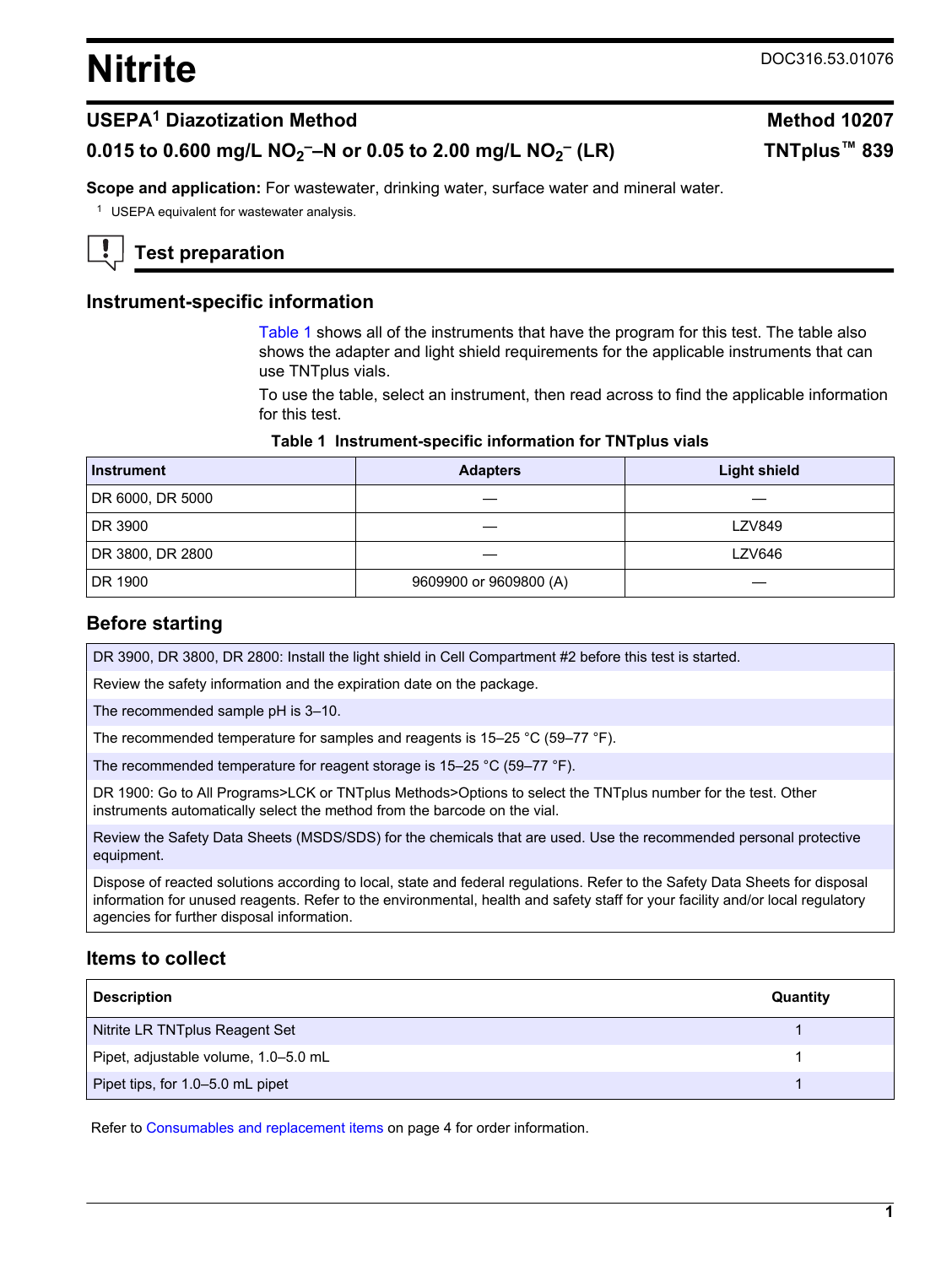## **Sample collection and storage**

- Collect samples in clean glass or plastic bottles.
- To preserve samples for later analysis, keep the samples at or below 6  $^{\circ}$ C (43  $^{\circ}$ F) for up to 48 hours.
- Let the sample temperature increase to room temperature before analysis.

# **Test procedure**



**1.** Carefully remove the lid from the DosiCap™ Zip cap. Remove the cap from the test vial.



**2.** Use a pipet to add 2.0 mL of sample to the test vial. Immediately continue to the next step.



**3.** Turn the DosiCap Zip over so that the reagent side goes on the test vial. Tighten the cap on the vial.



**4.** Shake the vial 2–3 times to dissolve the reagent in the cap.

Look through the open end of the DosiCap to make sure that the reagent has dissolved.



**5.** Start the reaction time of 10 minutes.



**6.** When the timer expires, clean the vial.



**7.** DR 1900 only: Select program 839. Refer to [Before starting](#page-0-0) on page 1.

**8.** Insert the vial into the cell holder. DR 1900 only: Push **READ**.

Results show in mg/L  $NO<sub>2</sub>$ -N.

# **Reagent blank correction**

For the best results, measure the reagent blank value for each new lot of reagent. Replace the sample with deionized water in the test procedure to determine the reagent blank value. Subtract the reagent blank value from the sample results automatically with the reagent blank adjust option. Measure the reagent blank value when a new lot of reagent is used.

- **1.** Use deionized water as the sample in the test procedure to measure the reagent blank value.
- **2.** Set the reagent blank function to on. The measured reagent blank value is shown.
- **3.** Accept the blank value. The reagent blank value is then subtracted from all results until the reagent blank function is set to off or a different method is selected. *Note: As an alternative, record or enter the reagent blank value at a different time. Push the highlighted reagent blank box and use the keypad to enter the value.*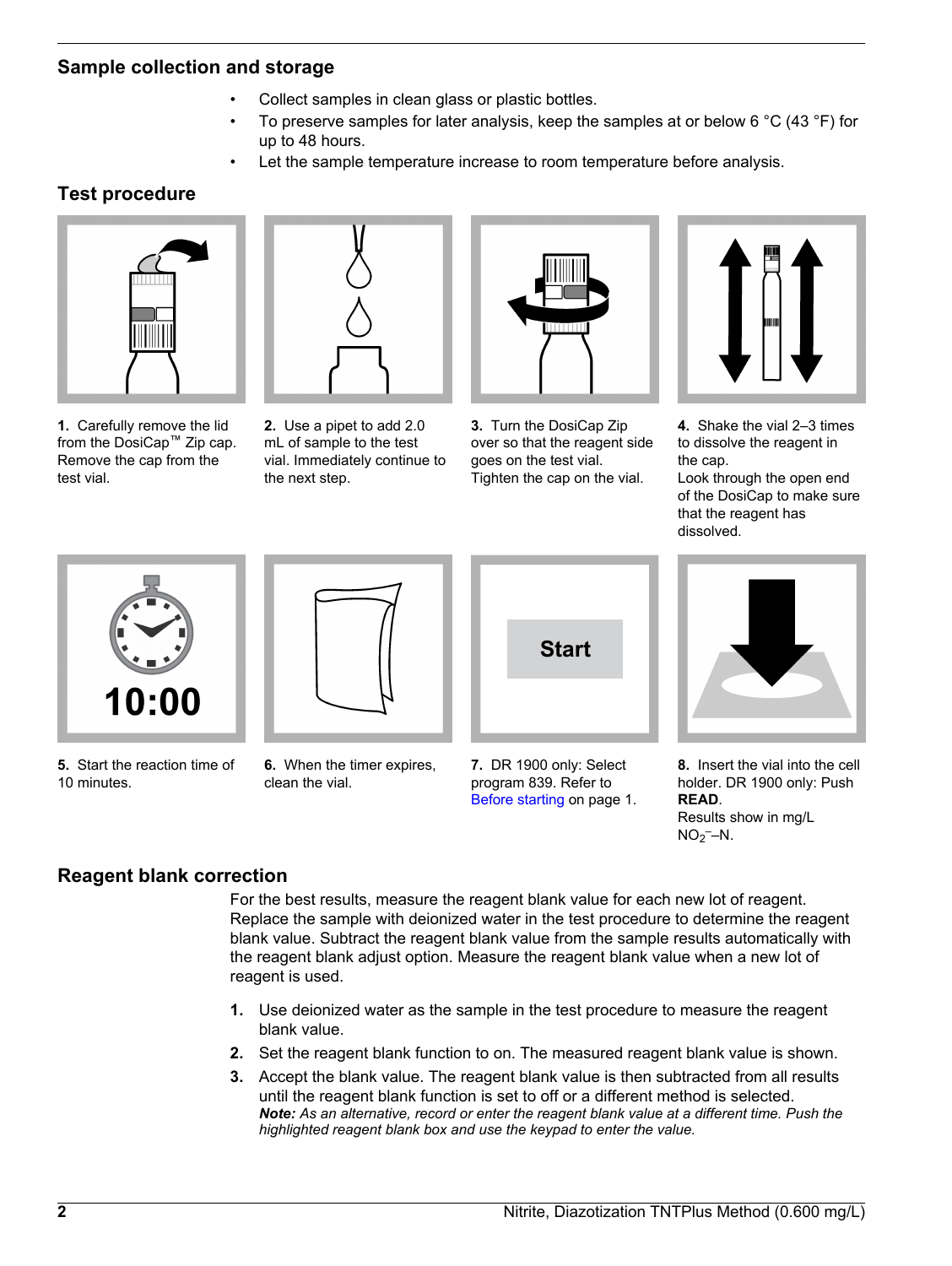## **Sample blanks**

If the sample has color or turbidity, measure a sample blank to correct the test result for the interference.

## **Items to collect:**

- TNTplus 919 sample blank vial
- **1.** Do the test procedure.
- **2.** Put the sample in the sample blank vial. Fill to the neck of the sample blank vial.
- **3.** Wipe the sample blank vial clean, then put it into the cell holder. If applicable, the instrument reads the barcode of the sample blank vial and subtracts the value from the initial test result.

## **Interferences**

Table 2 shows that the ions were individually examined to the given concentrations and do not cause interference. No cumulative effects or influences of other ions were found.

| <b>Interfering substance</b>                                                       | Interference level |
|------------------------------------------------------------------------------------|--------------------|
| $CI^-$ , $SO_4{}^{2-}$                                                             | 2000 mg/L          |
| $K^+$ , NO <sub>3</sub> –                                                          | 1000 mg/L          |
| $NH_4^+$ , PO <sub>4</sub> <sup>3-</sup> , Ca <sup>2+</sup>                        | 500 mg/L           |
| $Mg^{2+}$                                                                          | 100 mg/L           |
| $Cr^{3+}$                                                                          | 50 mg/L            |
| $Co2+$ , Zn <sup>2+</sup> , Cd <sup>2+</sup> , Mn <sup>2+</sup> , Hg <sup>2+</sup> | 25 mg/L            |
| $Ni2+$                                                                             | 12 mg/L            |
| $Ag^+$ , $Fe^{2+}$                                                                 | 10 mg/L            |
| $Sn^{4+}$ , $Fe^{3+}$                                                              | 5 mg/L             |
| $Cu2+$                                                                             | $< 1$ mg/L         |

## **Accuracy check**

#### **Standard solution method**

Use the standard solution method to validate the test procedure, the reagents and the instrument.

Items to collect:

- 0.30-mg/L  $NO<sub>2</sub>$  -N Standard Solution<sup>1</sup>
- **1.** Use the test procedure to measure the concentration of the standard solution.
- **2.** Compare the expected result to the actual result.
	- *Note: The factory calibration can be adjusted slightly with the standard adjust option so that the instrument shows the expected value of the standard solution. The adjusted calibration is then used for all test results. This adjustment can increase the test accuracy when there are small variations in the reagents or instruments.*

## **Summary of Method**

Nitrite in the sample reacts with a primary aromatic amine in acidic solution to form a diazonium salt. This salt combines with an aromatic compound to form a complex with color that is directly proportional to the amount of nitrite in the sample. The measurement wavelength is 515 nm.

<sup>&</sup>lt;sup>1</sup> Nitrite standard solutions are difficult to prepare. Use the instructions in Standard Methods for the Examination of Water and Wastewater, Method  $4500 - NO<sub>2</sub>$ -B.